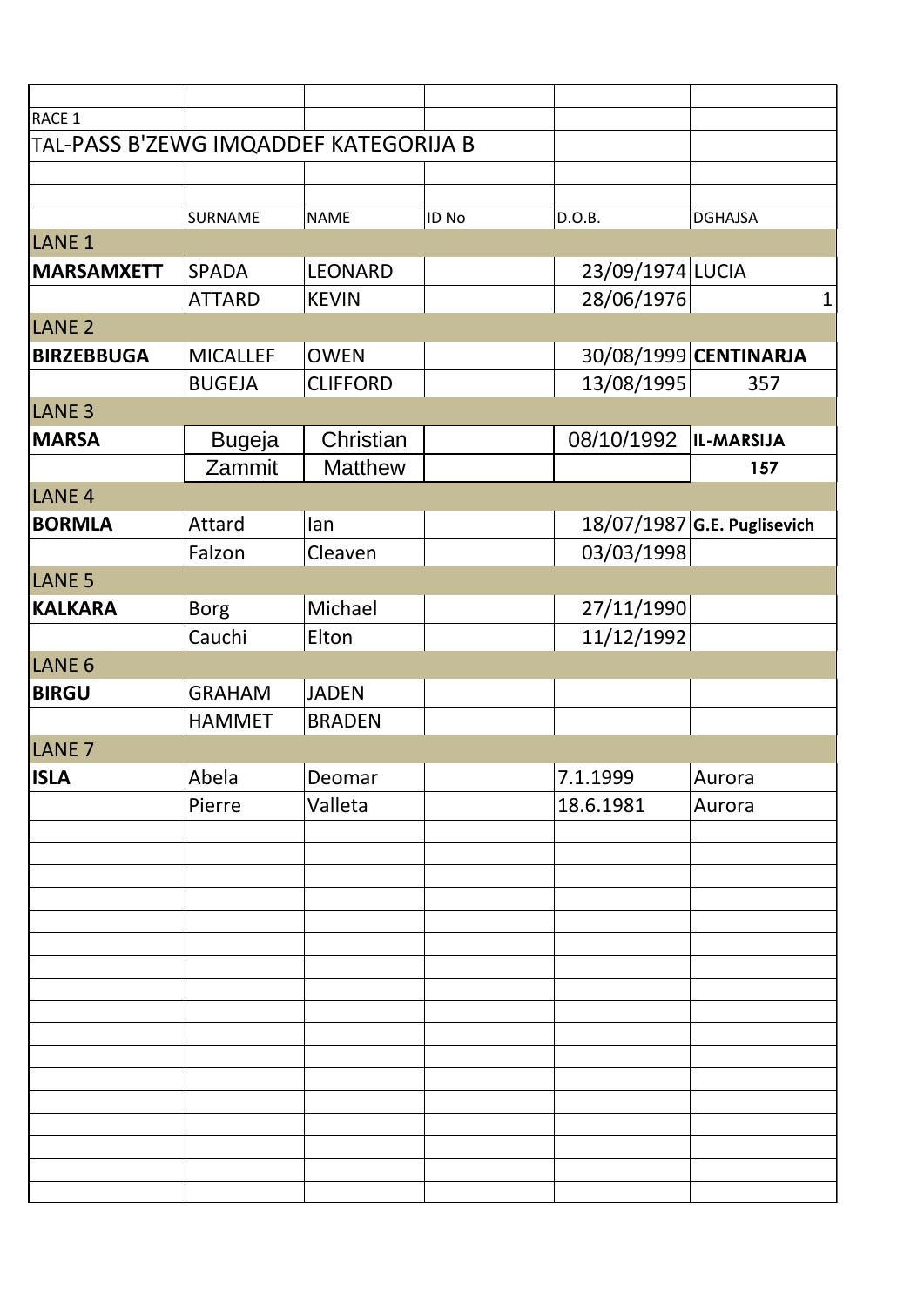| <b>RACE 2</b>        |                 |                   |       |                     |                           |
|----------------------|-----------------|-------------------|-------|---------------------|---------------------------|
|                      |                 |                   |       |                     |                           |
| MIDALJI KATEGORIJA A |                 |                   |       |                     |                           |
|                      |                 |                   |       |                     |                           |
|                      | SURNAME         | <b>NAME</b>       | ID No | D.O.B.              | <b>DGHAJSA</b>            |
| LANE <sub>1</sub>    |                 |                   |       |                     |                           |
| <b>ISLA</b>          | Rapa            | Redeemer          |       | 20.9.1984           | Shahaven                  |
|                      | Farriugia       | Emerson           |       | 7.11.1995           | Shahaven                  |
|                      | Lia             | Ericsen           |       | 8.5.1998            | Shahaven                  |
|                      | Gauci           | Charles           |       | 19.5.1980           | Shahaven                  |
| LANE <sub>2</sub>    |                 |                   |       |                     |                           |
| <b>BIRZEBBUGA</b>    | <b>ATTARD</b>   | <b>DIRK</b>       |       | 21/08/1998 MARIA    |                           |
|                      | ZAMMIT          | <b>GLENN</b>      |       |                     | 07/03/1996 CARMELA 2      |
|                      | <b>BUGEJA</b>   | <b>RUSSELL</b>    |       | 26/11/1999          |                           |
|                      | <b>SCHEMBRI</b> | <b>SEAN</b>       |       | 26/11/1999          |                           |
| LANE <sub>3</sub>    |                 |                   |       |                     |                           |
| <b>BORMLA</b>        | Zammit          | Kieran            |       |                     | 25/07/1993 Annie Ciappara |
|                      | Casha           | Clive             |       | 20/09/1990          |                           |
|                      | Thornton        | Dennis            |       | 10/01/1978          |                           |
|                      | Camilleri       | Jurgen            |       | 13/09/1980          |                           |
| LANE <sub>4</sub>    |                 |                   |       |                     |                           |
| <b>MARSA</b>         | Farrugia        | <b>Melchior</b>   |       | 12/10/1989          | M.D.MARQUETTE             |
|                      | Tanti           | Jan               |       | 06/10/1990          | 16255                     |
|                      | Debattista      | Clyde             |       | 19/07/1997          |                           |
|                      | Refalo          | Sven              |       | 28/10/1994          |                           |
| LANE <sub>5</sub>    |                 |                   |       |                     |                           |
| <b>BIRGU</b>         | <b>PACE</b>     | <b>JOSEPH</b>     |       |                     |                           |
|                      | <b>PORTELLI</b> | <b>DYLAN</b>      |       |                     |                           |
|                      | <b>DAMATO</b>   | <b>SPIRIDIONE</b> |       |                     |                           |
|                      | <b>AQUILINA</b> | <b>CLYDE</b>      |       |                     |                           |
| LANE <sub>6</sub>    |                 |                   |       |                     |                           |
| <b>KALKARA</b>       |                 |                   |       |                     |                           |
|                      |                 |                   |       |                     |                           |
|                      |                 |                   |       |                     |                           |
|                      |                 |                   |       |                     |                           |
| LANE <sub>7</sub>    |                 |                   |       |                     |                           |
| <b>MARSAMXETT</b>    | <b>VIACAVA</b>  | <b>GINO</b>       |       | 17/11/1969 CARMEN   |                           |
|                      | <b>FARRUGIA</b> | <b>JUAN</b>       |       | 08/11/1996 SEYCHELL |                           |
|                      | <b>MICALLEF</b> | <b>MATHEW</b>     |       | 13/11/1994          | 5296                      |
|                      | <b>GAUCI</b>    | <b>ANDRE</b>      |       | 07/11/1989          |                           |
|                      |                 |                   |       |                     |                           |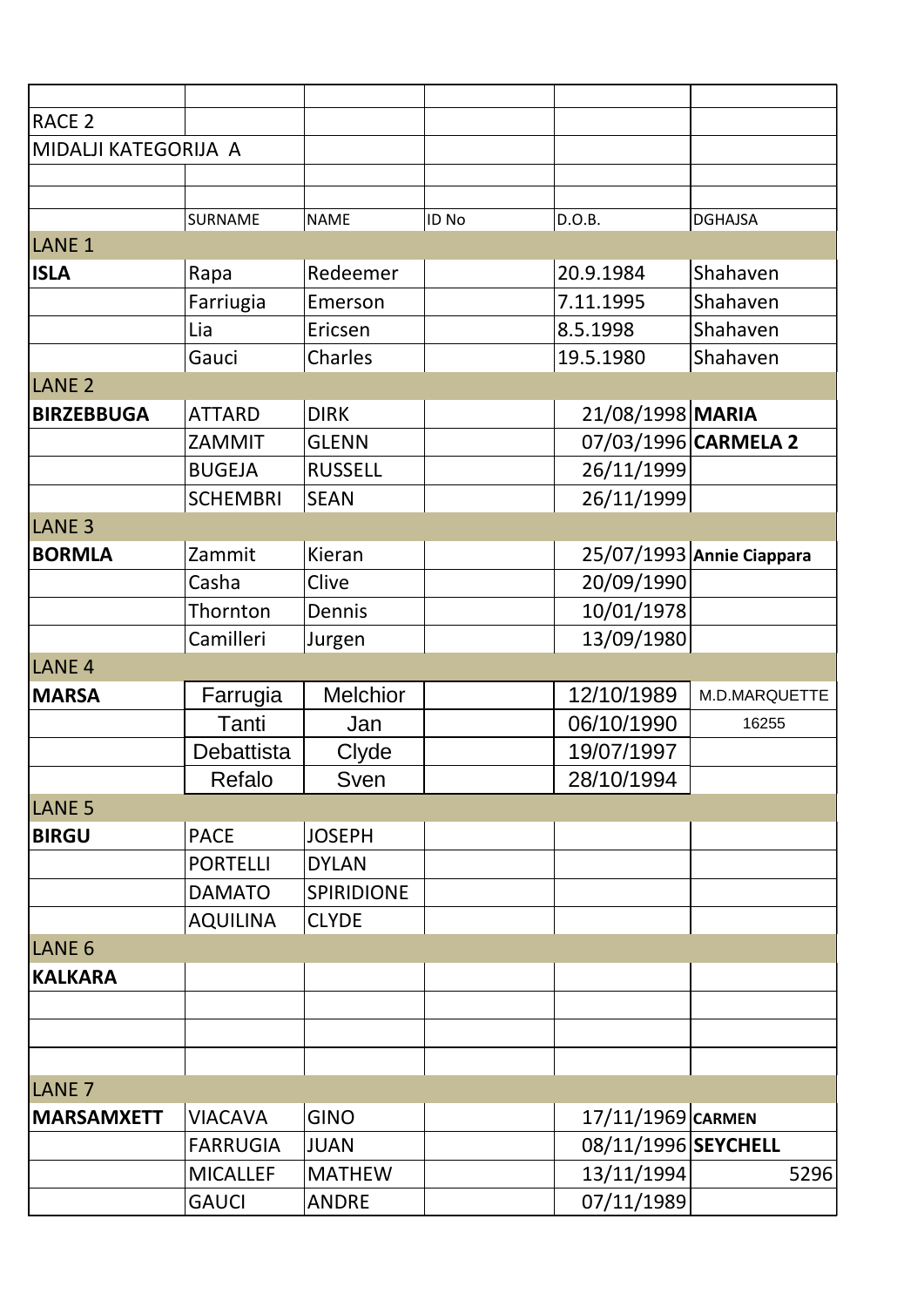| RACE <sub>3</sub>            |                  |               |       |                       |                          |
|------------------------------|------------------|---------------|-------|-----------------------|--------------------------|
| <b>KAJJIKKI KATEGORIJA B</b> |                  |               |       |                       |                          |
|                              |                  |               |       |                       |                          |
|                              | SURNAME          | <b>NAME</b>   | ID No | D.O.B.                | <b>DGHAJSA</b>           |
| LANE <sub>1</sub>            |                  |               |       |                       |                          |
| <b>MARSAMXETT</b>            | <b>BONELLO</b>   | <b>NATHAN</b> |       |                       | 29/06/2000 GEORGE BRYDON |
|                              | <b>MIZZI</b>     | <b>CLINT</b>  |       | 09/10/1985            | 138                      |
| LANE <sub>2</sub>            |                  |               |       |                       |                          |
| <b>ISLA</b>                  | Lia              | Ericsen       |       | 8.5.1998              | zaren Mifsud             |
|                              | Gatt             | Cayvon        |       | 3.12.2003             | zaren Mifsud             |
| LANE <sub>3</sub>            |                  |               |       |                       |                          |
| <b>MARSA</b>                 | <b>Mallia</b>    | Roderick      |       | 23/07/1986            | <b>DM GROUP</b>          |
|                              | Marquette        | Larken        |       | 17/12/1989            | 16205                    |
| LANE <sub>4</sub>            |                  |               |       |                       |                          |
| <b>BIRGU</b>                 | <b>PORTELLI</b>  | <b>MYLES</b>  |       |                       |                          |
|                              | <b>GRECH</b>     | <b>WAYLON</b> |       |                       |                          |
| LANE <sub>5</sub>            |                  |               |       |                       |                          |
| <b>BIRZEBBUGA</b>            | <b>DALLI</b>     | <b>STEVE</b>  |       |                       | 18/04/1993 GUZI IR RATAL |
|                              | <b>GAUCI</b>     | <b>COLIN</b>  |       | 29/04/1990            |                          |
| LANE <sub>6</sub>            |                  |               |       |                       |                          |
| <b>BORMLA</b>                | <b>Brignone</b>  | Romario       |       | 01/03/1997 II-Bormliz |                          |
|                              | <b>Brignone</b>  | Antoine       |       | 12/04/1998            |                          |
| LANE <sub>7</sub>            |                  |               |       |                       |                          |
| <b>KALKARA</b>               | <b>Buttigieg</b> | Gilmore       |       | 22/08/1994            |                          |
|                              | Camilleri        | Kevin         |       | 01/09/1978            |                          |
|                              |                  |               |       |                       |                          |
|                              |                  |               |       |                       |                          |
|                              |                  |               |       |                       |                          |
|                              |                  |               |       |                       |                          |
|                              |                  |               |       |                       |                          |
|                              |                  |               |       |                       |                          |
|                              |                  |               |       |                       |                          |
|                              |                  |               |       |                       |                          |
|                              |                  |               |       |                       |                          |
|                              |                  |               |       |                       |                          |
|                              |                  |               |       |                       |                          |
|                              |                  |               |       |                       |                          |
|                              |                  |               |       |                       |                          |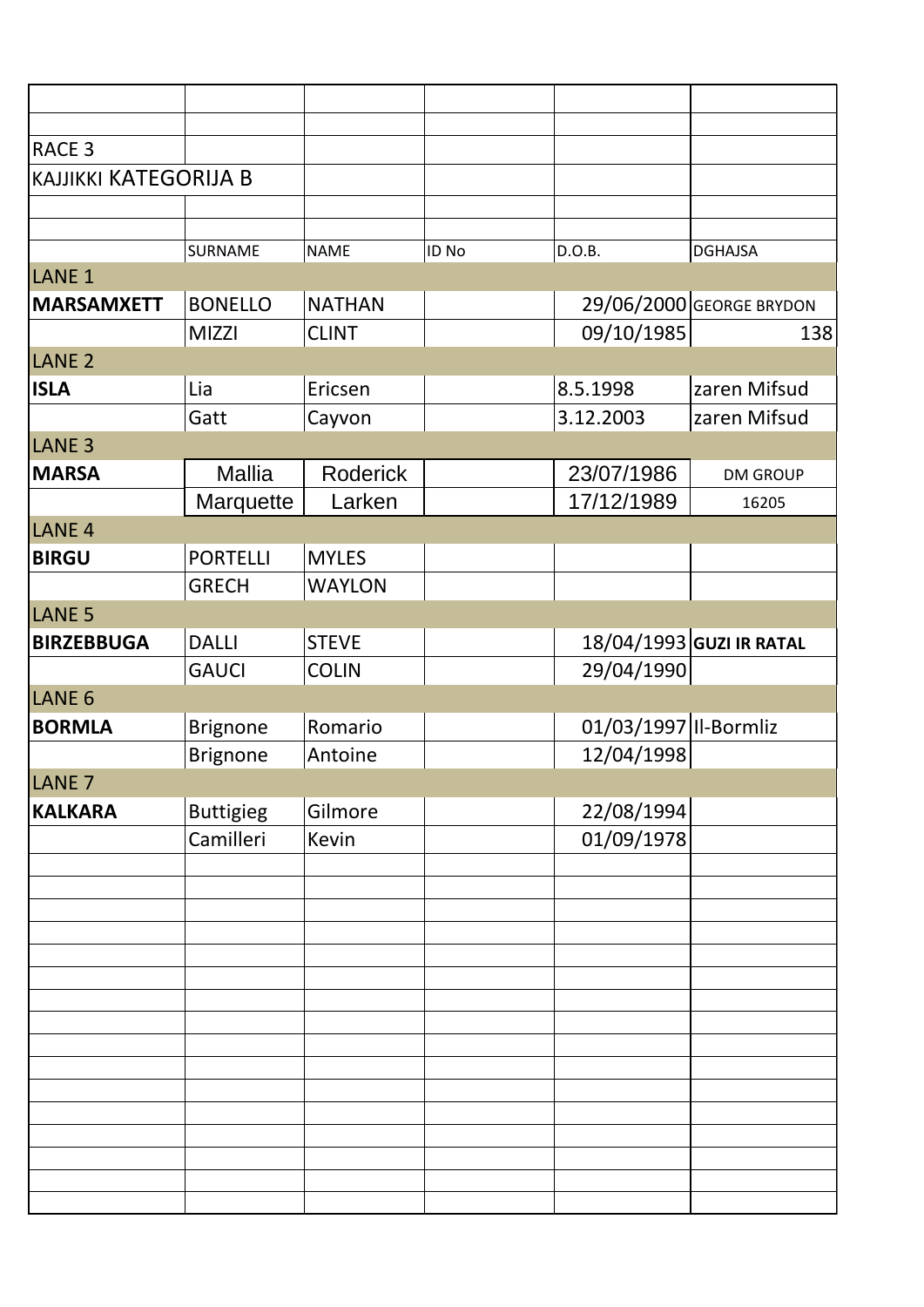| RACE 4                         |                |               |       |                         |                          |
|--------------------------------|----------------|---------------|-------|-------------------------|--------------------------|
| <b>FREJGATINI KATEGORIJA A</b> |                |               |       |                         |                          |
|                                |                |               |       |                         |                          |
|                                |                |               |       |                         |                          |
| LANE <sub>1</sub>              | <b>SURNAME</b> | <b>NAME</b>   | ID No | D.O.B.                  | <b>DGHAJSA</b>           |
|                                |                | Charvon       |       |                         | Charmaine                |
| <b>ISLA</b>                    | Gatt           |               |       | 13.7.2000               |                          |
|                                | Genovese       | <b>Brolin</b> |       | 9.7.1997                | Gerada                   |
|                                | Agius          | Yarik         |       |                         |                          |
| LANE <sub>2</sub>              |                |               |       |                         |                          |
| <b>MARSAMXETT</b>              |                |               |       |                         |                          |
|                                |                |               |       |                         |                          |
|                                |                |               |       |                         |                          |
| LANE <sub>3</sub>              |                |               |       |                         |                          |
| <b>KALKARA</b>                 | Cassar         | Kyle          |       |                         | 26/01/1997 Emilja S-2814 |
|                                | Spagnol        | Kyle          |       | 29/07/1998              |                          |
|                                | Merciega       | Mayzen        |       |                         |                          |
| LANE <sub>4</sub>              |                |               |       |                         |                          |
| <b>BIRZEBBUGA</b>              | <b>ATTARD</b>  | <b>DIRK</b>   |       | 21/08/1998 TEREZA       |                          |
|                                | <b>ATTARD</b>  | <b>DAMIEN</b> |       | 21/08/1998              |                          |
|                                | <b>CIANTAR</b> | <b>SHAZNY</b> |       |                         |                          |
| LANE <sub>5</sub>              |                |               |       |                         |                          |
| <b>MARSA</b>                   | Azzopadri      | Elton         |       | 10/08/1995              | <b>TONI IL-MAMBO</b>     |
|                                | Camilleri      | Christian     |       | 15/10/1981              | 125                      |
|                                | Camilleri      | Zaya          |       | 19/07/2012              |                          |
| LANE <sub>6</sub>              |                |               |       |                         |                          |
| <b>BORMLA</b>                  | Mifsud         | William       |       | 08/10/1986 Marija       |                          |
|                                | Frendo         | George        |       | 07/11/1985   Immakulata |                          |
|                                | Mifsud         | Denzel        |       |                         |                          |
| LANE <sub>7</sub>              |                |               |       |                         |                          |
| <b>BIRGU</b>                   | <b>GALEA</b>   | <b>OWEN</b>   |       |                         |                          |
|                                | <b>PACE</b>    | <b>JOSEPH</b> |       |                         |                          |
|                                |                |               |       |                         |                          |
|                                |                |               |       |                         |                          |
|                                |                |               |       |                         |                          |
|                                |                |               |       |                         |                          |
|                                |                |               |       |                         |                          |
|                                |                |               |       |                         |                          |
|                                |                |               |       |                         |                          |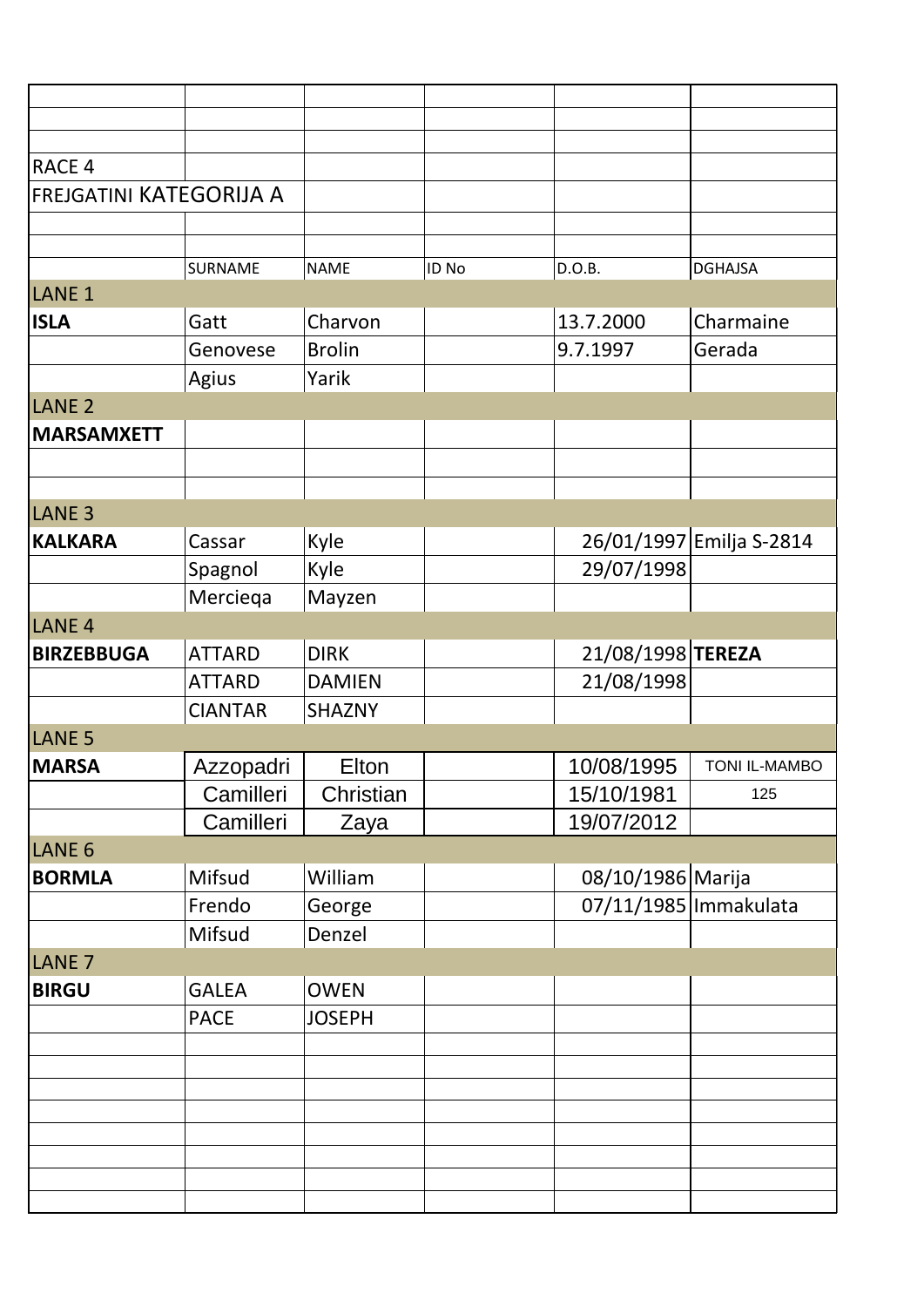| <b>RACE 5</b>        |                 |                 |       |                  |                        |
|----------------------|-----------------|-----------------|-------|------------------|------------------------|
| MIDALJI KATEGORIJA B |                 |                 |       |                  |                        |
|                      |                 |                 |       |                  |                        |
|                      |                 |                 |       |                  |                        |
|                      | SURNAME         | <b>NAME</b>     | ID No | D.O.B.           | <b>DGHAJSA</b>         |
| LANE <sub>1</sub>    |                 |                 |       |                  |                        |
| <b>KALKARA</b>       | Pisani          | Josef           |       | 09/02/1997       |                        |
|                      | Grima           | Joseph          |       | 07/12/1974       |                        |
|                      | Cassar          | Mark            |       | 16/09/1988       |                        |
|                      | Gauci           | Shylon          |       | 20/02/2002       |                        |
| LANE <sub>2</sub>    |                 |                 |       |                  |                        |
| <b>MARSA</b>         |                 |                 |       |                  |                        |
|                      |                 |                 |       |                  |                        |
|                      |                 |                 |       |                  |                        |
|                      |                 |                 |       |                  |                        |
| LANE <sub>3</sub>    |                 |                 |       |                  |                        |
| <b>BIRGU</b>         | <b>GRECH</b>    | <b>WAYLON</b>   |       |                  |                        |
|                      | <b>GRAHAM</b>   | <b>JADEN</b>    |       |                  |                        |
|                      | <b>HAMMET</b>   | <b>BRADEN</b>   |       |                  |                        |
|                      | <b>PORTELLI</b> | <b>MYLES</b>    |       |                  |                        |
| LANE <sub>4</sub>    |                 |                 |       |                  |                        |
| <b>BIRZEBBUGA</b>    | <b>ATTARD</b>   | <b>DAMIEN</b>   |       | 21/08/1998 MARIA |                        |
|                      | <b>MICALLEF</b> | <b>OWEN</b>     |       |                  | 30/08/1999 CARMELA 2   |
|                      | <b>BUGEJA</b>   | <b>CLIFFORD</b> |       | 13/08/1995       |                        |
|                      | <b>SCHEMBRI</b> | <b>SEAN</b>     |       | 26/11/1999       |                        |
| LANE <sub>5</sub>    |                 |                 |       |                  |                        |
| <b>ISLA</b>          | Abela           | Kyle            |       | 9.8.1997         | Iris                   |
|                      | Gatt            | Cayvon          |       | 3.12.2003        | <b>Iris</b>            |
|                      | Massa           | Larkin          |       | 5.6.2000         | <b>Iris</b>            |
|                      | Abela           | Casey           |       | 1.12.1993        | <b>Iris</b>            |
| LANE <sub>6</sub>    |                 |                 |       |                  |                        |
| <b>MARSAMXETT</b>    |                 |                 |       |                  |                        |
|                      |                 |                 |       |                  |                        |
|                      |                 |                 |       |                  |                        |
|                      |                 |                 |       |                  |                        |
| LANE <sub>7</sub>    |                 |                 |       |                  |                        |
| <b>BORMLA</b>        | Mizzi           | Clyde           |       |                  | 30/11/1990 Dom Mintoff |
|                      |                 |                 |       | 18/07/1987       |                        |
|                      | Attard          | lan             |       |                  |                        |
|                      | Falzon          | Cleaven         |       | 03/03/1998       |                        |
|                      | Vella           | Noel            |       | 08/10/1992       |                        |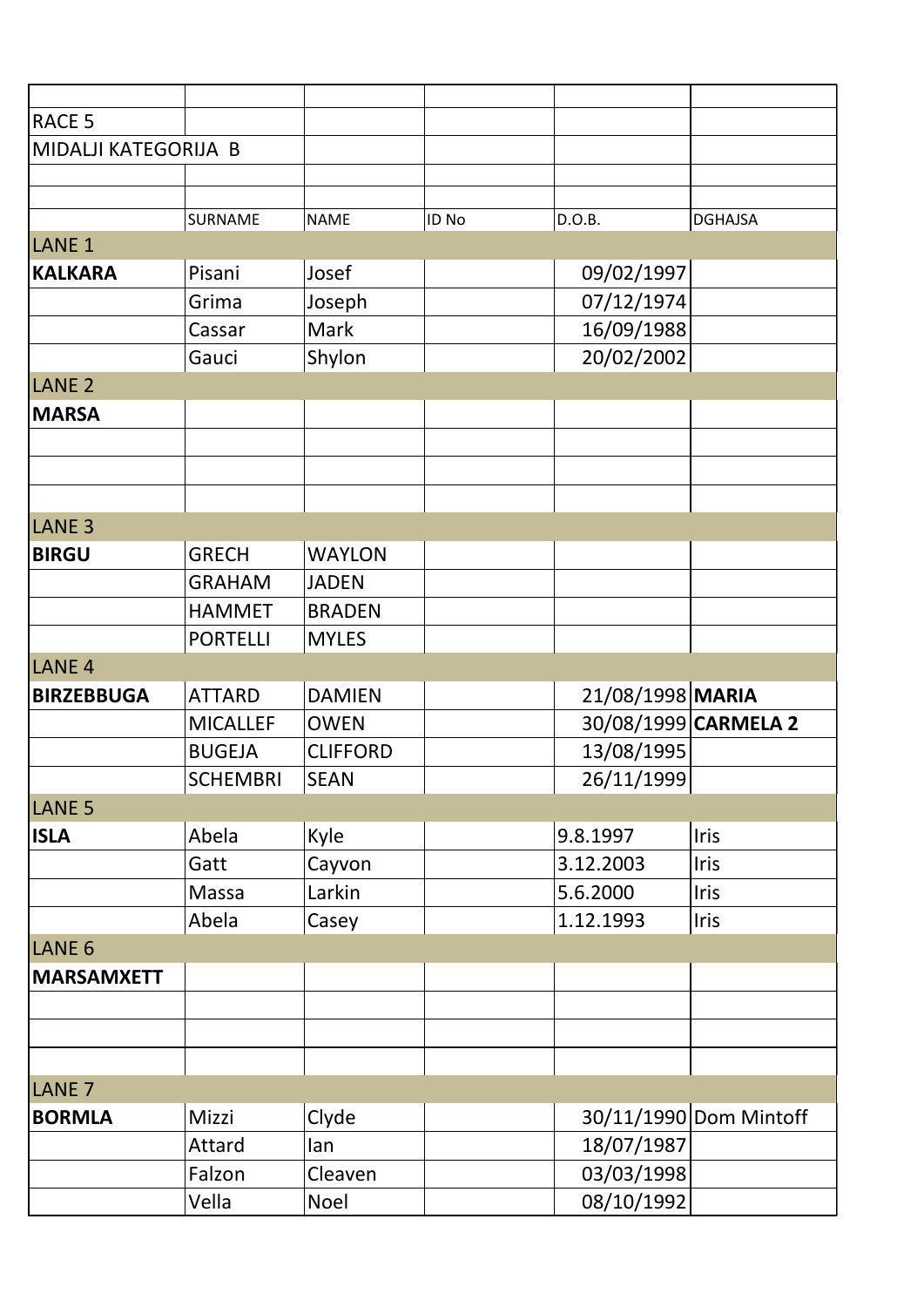| RACE 6                                |                 |               |       |            |                          |
|---------------------------------------|-----------------|---------------|-------|------------|--------------------------|
| TAL-PASS B'ZEWG IMQADEFF KATEGORIJA A |                 |               |       |            |                          |
|                                       |                 |               |       |            |                          |
|                                       | SURNAME         | <b>NAME</b>   | ID No | D.O.B.     | <b>DGHAJSA</b>           |
| LANE <sub>1</sub>                     |                 |               |       |            |                          |
| <b>MARSA</b>                          | Zammit          | Redmeer       |       | 26/10/1985 | Marija Regina            |
|                                       | Debattista      | Clyde         |       | 19/07/1997 | 13                       |
| LANE <sub>2</sub>                     |                 |               |       |            |                          |
| <b>BIRGU</b>                          | <b>PORTELLI</b> | <b>DYLAN</b>  |       |            |                          |
|                                       | <b>MAGRO</b>    | <b>MANUEL</b> |       |            |                          |
| LANE <sub>3</sub>                     |                 |               |       |            |                          |
| <b>KALKARA</b>                        | Grima           | Joseph        |       | 07/12/1974 |                          |
|                                       | Aquilina        | Clinton       |       | 17/04/1992 |                          |
| LANE <sub>4</sub>                     |                 |               |       |            |                          |
| <b>BORMLA</b>                         | Casha           | Clive         |       |            | 20/09/1990 Moyra Mintoff |
|                                       | Thornton        | Dennis        |       | 10/01/1978 |                          |
| LANE <sub>5</sub>                     |                 |               |       |            |                          |
| <b>ISLA</b>                           | Grima           | James         |       | 27.12.1969 | Sportsmalta              |
|                                       | Gilford         | Donald        |       | 23.3.1987  | Sportsmalta              |
| LANE <sub>6</sub>                     |                 |               |       |            |                          |
| <b>BIRZEBBUGA</b>                     | <b>BORG</b>     | <b>EMMAN</b>  |       |            | 30/08/1993 22 TA'FRAR    |
|                                       | CREMONA         | <b>PETER</b>  |       | 24/10/1984 | 22                       |
| LANE <sub>7</sub>                     |                 |               |       |            |                          |
| <b>MARSAMXETT</b>                     | FARRUGIA        | <b>JUAN</b>   |       |            | 08/11/1996 MISS VALLETTA |
|                                       | <b>MICALLEF</b> | <b>MATHEW</b> |       | 13/11/1994 | 74                       |
|                                       |                 |               |       |            |                          |
|                                       |                 |               |       |            |                          |
|                                       |                 |               |       |            |                          |
|                                       |                 |               |       |            |                          |
|                                       |                 |               |       |            |                          |
|                                       |                 |               |       |            |                          |
|                                       |                 |               |       |            |                          |
|                                       |                 |               |       |            |                          |
|                                       |                 |               |       |            |                          |
|                                       |                 |               |       |            |                          |
|                                       |                 |               |       |            |                          |
|                                       |                 |               |       |            |                          |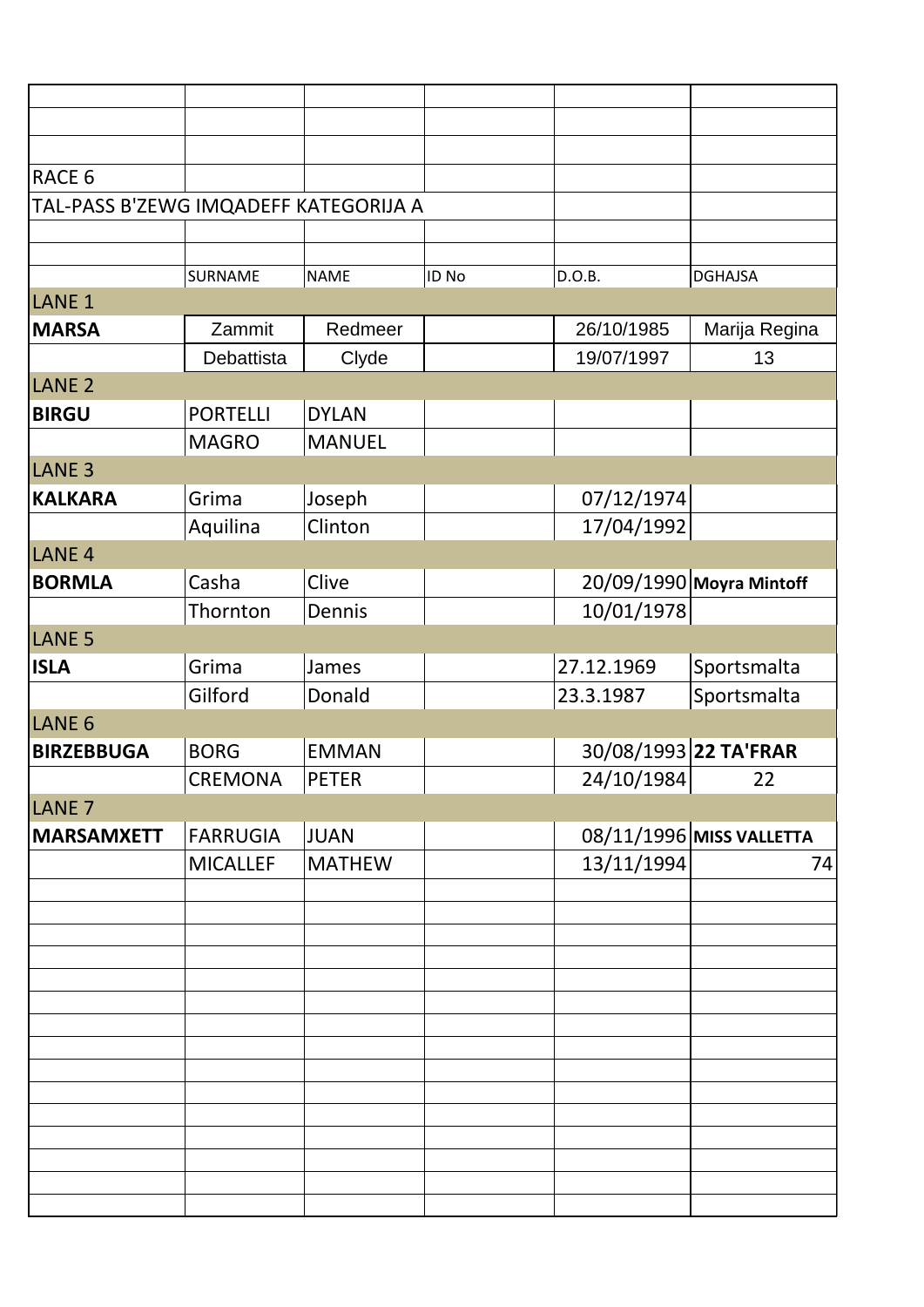| <b>RACE 7</b>                  |                 |               |       |                       |                          |
|--------------------------------|-----------------|---------------|-------|-----------------------|--------------------------|
| <b>FREJGATINI KATEGORIJA B</b> |                 |               |       |                       |                          |
|                                |                 |               |       |                       |                          |
|                                |                 |               |       |                       |                          |
|                                | SURNAME         | <b>NAME</b>   | ID No | D.O.B.                | <b>DGHAJSA</b>           |
| LANE <sub>1</sub>              |                 |               |       |                       |                          |
| <b>BIRGU</b>                   | <b>GRECH</b>    | <b>WAYLON</b> |       |                       |                          |
|                                | ZAMMIT          | <b>DUNCAN</b> |       |                       |                          |
|                                |                 |               |       |                       |                          |
| LANE <sub>2</sub>              |                 |               |       |                       |                          |
| <b>BIRZEBBUGA</b>              | <b>DALLI</b>    | <b>MATHEW</b> |       | 08/04/1996 Marleane   |                          |
|                                | <b>DALLI</b>    | <b>STEVE</b>  |       | 18/04/1993 Dentista 2 |                          |
|                                |                 | <b>ABELA</b>  |       |                       |                          |
| LANE <sub>3</sub>              |                 |               |       |                       |                          |
| <b>MARSA</b>                   |                 |               |       |                       |                          |
|                                |                 |               |       |                       |                          |
|                                |                 |               |       |                       |                          |
| LANE <sub>4</sub>              |                 |               |       |                       |                          |
| <b>ISLA</b>                    | Gatt            | Charvon       |       | 13.7.2000             | Charmaine                |
|                                | Genovese        | <b>Brolin</b> |       | 9.7.1997              | Gerada                   |
|                                | Agius           | Yarik         |       |                       |                          |
| LANE <sub>5</sub>              |                 |               |       |                       |                          |
| KALKARA                        | Galea           | Andy          |       |                       | 07/06/1983 Emilja S-2814 |
|                                | Cauchi          | Lawrence      |       | 16/12/1997            |                          |
|                                | Azzopardi       | Hayden        |       |                       |                          |
| LANE <sub>6</sub>              |                 |               |       |                       |                          |
| <b>BORMLA</b>                  | Mizzi           | Clyde         |       | 30/11/1990 Magareth   |                          |
|                                | Attard          | lan           |       |                       | 18/07/1987 Pugliesecich  |
|                                | Mifsud          | Kaden         |       |                       |                          |
| LANE <sub>7</sub>              |                 |               |       |                       |                          |
| <b>MARSAMXETT</b>              | <b>AQUILINA</b> | <b>KURT</b>   |       | 14/07/1985 CACCARUN   |                          |
|                                | <b>BONELLO</b>  | <b>NATHAN</b> |       | 29/06/2000            | 4478                     |
|                                | <b>AQUILINA</b> | <b>KYLON</b>  |       |                       |                          |
|                                |                 |               |       |                       |                          |
|                                |                 |               |       |                       |                          |
|                                |                 |               |       |                       |                          |
|                                |                 |               |       |                       |                          |
|                                |                 |               |       |                       |                          |
|                                |                 |               |       |                       |                          |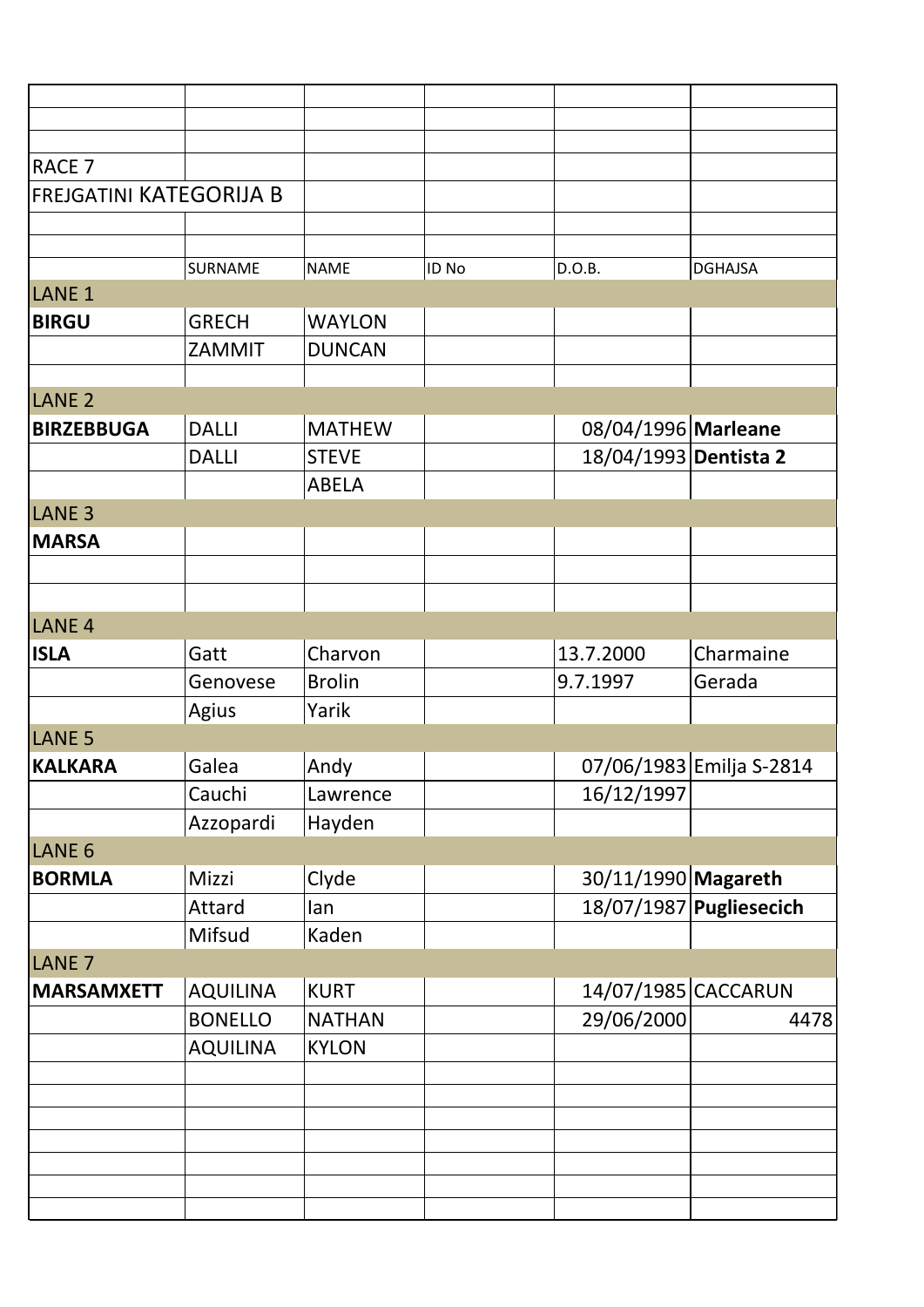| RACE <sub>8</sub>            |                 |                |       |            |                           |
|------------------------------|-----------------|----------------|-------|------------|---------------------------|
| <b>KAJJIKKI KATEGORIJA A</b> |                 |                |       |            |                           |
|                              |                 |                |       |            |                           |
|                              |                 |                |       |            |                           |
|                              | SURNAME         | <b>NAME</b>    | ID No | D.O.B.     | <b>DGHAJSA</b>            |
| LANE <sub>1</sub>            |                 |                |       |            |                           |
| <b>BORMLA</b>                | <b>Brignone</b> | Romario        |       |            | 01/03/1997 Ishmael Frendo |
|                              | Mamo            | Maximilian     |       | 15/07/1994 |                           |
| LANE <sub>2</sub>            |                 |                |       |            |                           |
| <b>MARSAMXETT</b>            |                 |                |       |            |                           |
|                              |                 |                |       |            |                           |
| LANE <sub>3</sub>            |                 |                |       |            |                           |
| <b>MARSA</b>                 | Camilleri       | Christian      |       | 15/10/1981 | <b>KARMNU IT</b>          |
|                              | Sant            |                |       | 03/12/1993 | <b>TRIPOLIN</b>           |
|                              |                 | <b>Nigel</b>   |       |            |                           |
| LANE <sub>4</sub>            |                 |                |       |            |                           |
| <b>BIRZEBBUGA</b>            | ZAMMIT          | <b>GLENN</b>   |       |            | 07/03/1996 SAN PIETRU     |
|                              | <b>BUGEJA</b>   | <b>RUSSELL</b> |       | 26/11/1999 |                           |
| LANE <sub>5</sub>            |                 |                |       |            |                           |
| <b>BIRGU</b>                 | <b>GALEA</b>    | <b>OWEN</b>    |       |            |                           |
|                              | <b>DAMATO</b>   | SPIRIDIONE     |       |            |                           |
| LANE <sub>6</sub>            |                 |                |       |            |                           |
| <b>KALKARA</b>               | Kyle            | Spagnol        |       | 29/07/1998 |                           |
|                              | Shylon          | Gauci          |       | 20/02/2002 |                           |
| LANE <sub>7</sub>            |                 |                |       |            |                           |
| <b>ISLA</b>                  | Ciantar         | Kensley        |       | 24.2.1999  | st.angelo                 |
|                              | Gilford         | Donald         |       | 23.3.1987  | st.angelo                 |
|                              |                 |                |       |            |                           |
|                              |                 |                |       |            |                           |
|                              |                 |                |       |            |                           |
|                              |                 |                |       |            |                           |
|                              |                 |                |       |            |                           |
|                              |                 |                |       |            |                           |
|                              |                 |                |       |            |                           |
|                              |                 |                |       |            |                           |
|                              |                 |                |       |            |                           |
|                              |                 |                |       |            |                           |
|                              |                 |                |       |            |                           |
|                              |                 |                |       |            |                           |
|                              |                 |                |       |            |                           |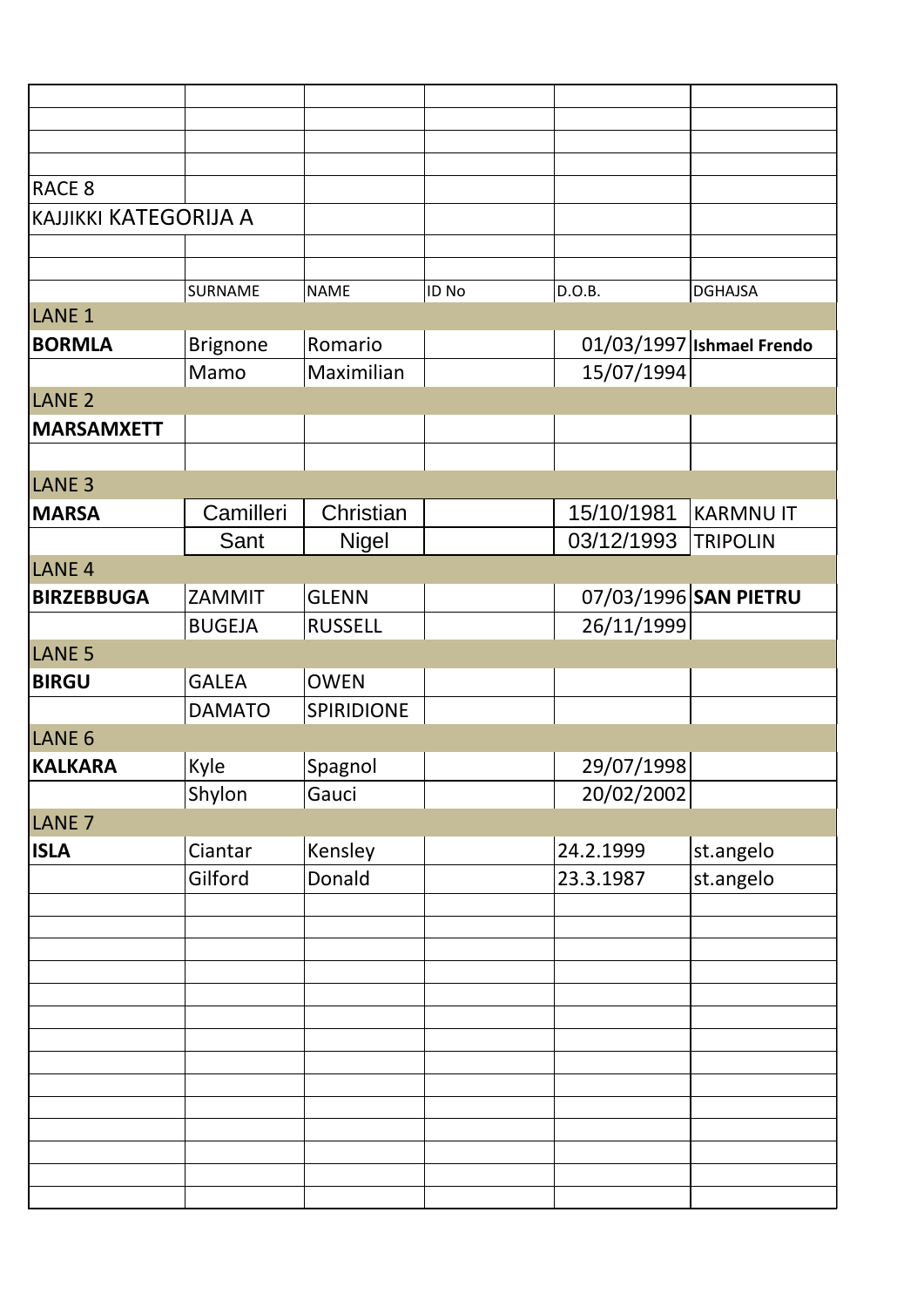| <b>RACE 9</b>                  |                  |                   |       |                  |                             |
|--------------------------------|------------------|-------------------|-------|------------------|-----------------------------|
| TAL-PASS B'ERBGHA KATEGORIJA B |                  |                   |       |                  |                             |
|                                |                  |                   |       |                  |                             |
|                                | SURNAME          | <b>NAME</b>       | ID No | D.O.B.           | <b>DGHAJSA</b>              |
| LANE <sub>1</sub>              |                  |                   |       |                  |                             |
| <b>MARSA</b>                   |                  |                   |       |                  |                             |
|                                |                  |                   |       |                  |                             |
|                                |                  |                   |       |                  |                             |
|                                |                  |                   |       |                  |                             |
| LANE <sub>2</sub>              |                  |                   |       |                  |                             |
| <b>BIRGU</b>                   | <b>PORTELLI</b>  | <b>MYLES</b>      |       |                  |                             |
|                                | <b>GRAHAM</b>    | <b>JADEN</b>      |       |                  |                             |
|                                | <b>HAMMET</b>    | <b>BRADEN</b>     |       |                  |                             |
|                                | <b>DAMATO</b>    | <b>SPIRIDIONE</b> |       |                  |                             |
| LANE <sub>3</sub>              |                  |                   |       |                  |                             |
| <b>KALKARA</b>                 | Pisani           | Josef             |       | 09/02/1997       |                             |
|                                | <b>Borg</b>      | Michael           |       | 27/11/1990       |                             |
|                                | Cauchi           | Elton             |       | 11/12/1992       |                             |
|                                | Camilleri        | Kevin             |       | 01/09/1978       |                             |
| LANE <sub>4</sub>              |                  |                   |       |                  |                             |
| <b>BIRZEBBUGA</b>              | <b>DEGIORGIO</b> | <b>AXEL</b>       |       |                  | 01/06/1997 CENTINARJA       |
|                                | <b>MICALLEF</b>  | <b>OWEN</b>       |       | 30/08/1999       | 357                         |
|                                | <b>BUGEJA</b>    | <b>CLIFFORD</b>   |       | 13/08/1995       |                             |
|                                | <b>GAUCI</b>     | <b>COLIN</b>      |       | 29/04/1990       |                             |
| LANE <sub>5</sub>              |                  |                   |       |                  |                             |
| <b>BORMLA</b>                  | Zammit           | Owen              |       |                  | 16/09/1998 G.E. Puglisevich |
|                                | <b>Brignone</b>  | Antoine           |       | 12/04/1998       |                             |
|                                | Falzon           | Cleaven           |       | 03/03/1998       |                             |
|                                | <b>Brignone</b>  | Romario           |       | 01/03/1997       |                             |
| LANE <sub>6</sub>              |                  |                   |       |                  |                             |
| <b>MARSAMXETT</b>              | <b>AQUILINA</b>  | <b>KURT</b>       |       | 14/07/1985 LUCIA |                             |
|                                | <b>SPADA</b>     | <b>LEONARD</b>    |       | 23/09/1974       |                             |
|                                | <b>ATTARD</b>    | <b>KEVIN</b>      |       | 28/06/1976       | 1                           |
|                                | <b>CIANTAR</b>   | <b>CLYDE</b>      |       | 13/09/2000       |                             |
| LANE <sub>7</sub>              |                  |                   |       |                  |                             |
| <b>ISLA</b>                    | Paris            | Francesco         |       | 25.11.2000       | Aurora                      |
|                                | Gatt             | Charvon           |       | 13.7.2000        | Aurora                      |
|                                | Sciortino        | Ryan              |       | 18.4.1991        | Aurora                      |
|                                | Abela            | Casey             |       | 1.12.1993        | Aurora                      |
|                                |                  |                   |       |                  |                             |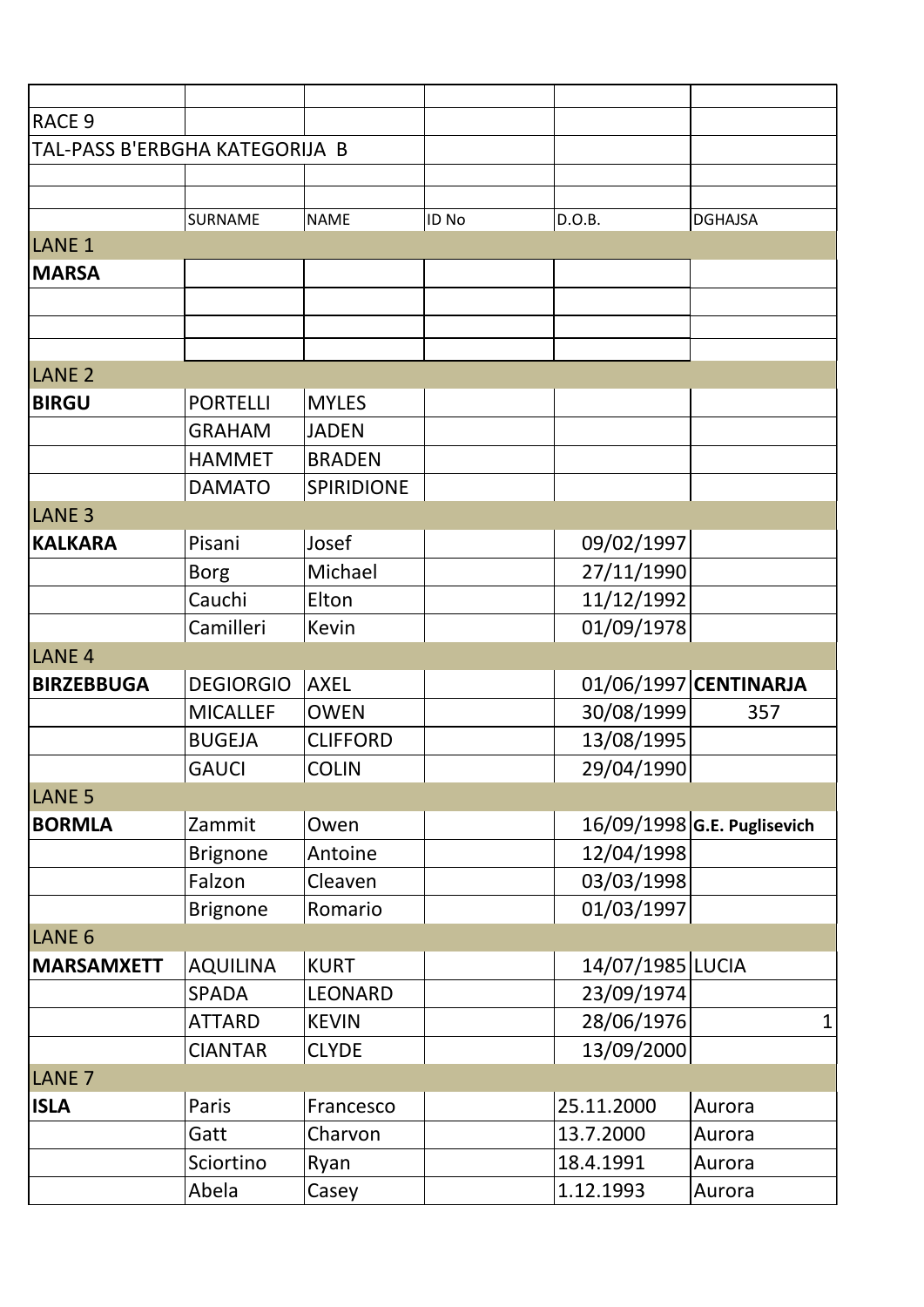| RACE 10                        |                 |                |       |                   |                        |
|--------------------------------|-----------------|----------------|-------|-------------------|------------------------|
| TAL-PASS B'ERBGHA KATEGORIJA A |                 |                |       |                   |                        |
|                                |                 |                |       |                   |                        |
|                                | SURNAME         | <b>NAME</b>    | ID No | D.O.B.            | <b>DGHAJSA</b>         |
| LANE <sub>1</sub>              |                 |                |       |                   |                        |
| <b>ISLA</b>                    | Rapa            | Redeemer       |       | 20.9.1984         | Sportsmalta            |
|                                | Grima           | James          |       | 27.12.1969        | Sportsmalta            |
|                                | Gilford         | Donald         |       | 23.3.1987         | Sportsmalta            |
|                                | Gauci           | Charles        |       | 19.5.1980         | Sportsmalta            |
| LANE <sub>2</sub>              |                 |                |       |                   |                        |
| <b>BIRZEBBUGA</b>              | <b>ATTARD</b>   | <b>DIRK</b>    |       |                   | 21/08/1998 22 ta'FRAR  |
|                                | <b>BORG</b>     | <b>EMMAN</b>   |       | 30/08/1993        | 22                     |
|                                | <b>BUGEJA</b>   | <b>RUSSELL</b> |       | 26/11/1999        |                        |
|                                | <b>SCHEMBRI</b> | <b>SEAN</b>    |       | 26/11/1999        |                        |
| LANE <sub>3</sub>              |                 |                |       |                   |                        |
| <b>KALKARA</b>                 | Cassar          | Kyle           |       | 26/01/1997        |                        |
|                                | Merciega        | Matthew        |       | 15/07/1986        |                        |
|                                | Grech           | Chris          |       | 12/09/1974        |                        |
|                                | Debono          | Joseph         |       | 10/12/1966        |                        |
| LANE <sub>4</sub>              |                 |                |       |                   |                        |
| <b>MARSA</b>                   | Camilleri       | <b>Clifton</b> |       | 24/03/1983        | <b>SPORT MALATA</b>    |
|                                | Tanti           | Jan            |       | 06/10/1990        | <b>MARIJA CIAPPARA</b> |
|                                | Schembri        | Adrian         |       | 21/08/1985        | 16                     |
|                                | Refalo          | Sven           |       | 28/10/1994        |                        |
| <b>LANE 5</b>                  |                 |                |       |                   |                        |
| <b>BIRGU</b>                   | <b>GALEA</b>    | <b>OWEN</b>    |       |                   |                        |
|                                | <b>PORTELLI</b> | <b>DYLAN</b>   |       |                   |                        |
|                                | <b>MAGRO</b>    | <b>MANUEL</b>  |       |                   |                        |
|                                | <b>AQUILINA</b> | <b>CLYDE</b>   |       |                   |                        |
| LANE <sub>6</sub>              |                 |                |       |                   |                        |
| <b>MARSAMXETT</b>              | <b>VIACAVA</b>  | <b>GINO</b>    |       | 17/11/1969 CARRIE |                        |
|                                | <b>FARRUGIA</b> | <b>JUAN</b>    |       | 08/11/1996        |                        |
|                                | <b>MICALLEF</b> | <b>MATHEW</b>  |       | 13/11/1994        | 101                    |
|                                | <b>GAUCI</b>    | <b>ANDRE</b>   |       | 07/11/1989        |                        |
| LANE <sub>7</sub>              |                 |                |       |                   |                        |
| <b>BORMLA</b>                  | Frendo          | George         |       |                   | 07/11/1985 Omm Beltna  |
|                                | Casha           | Clive          |       | 20/09/1990        |                        |
|                                | Thornton        | Dennis         |       | 10/01/1978        |                        |
|                                | Camilleri       | Jurgen         |       | 13/09/1980        |                        |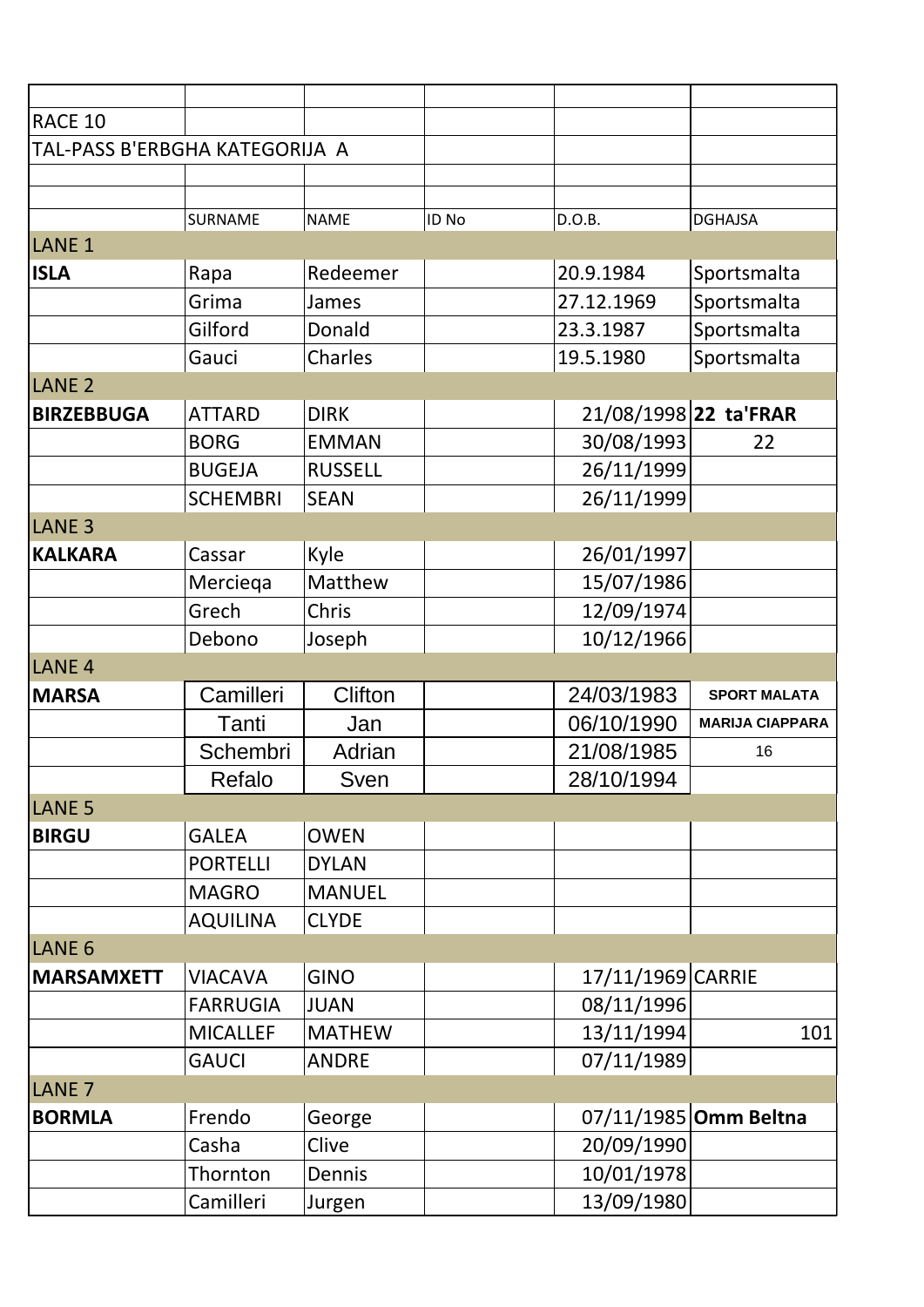| V/18 SHIELD       |                    |                 |       |            |                         |
|-------------------|--------------------|-----------------|-------|------------|-------------------------|
|                   | SURNAME            | <b>NAME</b>     | ID No | D.O.B.     | <b>DGHAJSA</b>          |
| LANE <sub>1</sub> |                    |                 |       |            |                         |
| <b>BORMLA</b>     | CACHIA             | <b>ANTHONY</b>  |       | 28/01/1971 | <b>G.E. Puglisevich</b> |
|                   | <b>CIANTAR</b>     | <b>OWEN</b>     |       | 27/12/1976 |                         |
|                   | <b>PACE</b>        | <b>DENNIS</b>   |       | 03/03/1976 |                         |
|                   | MIZZI              | FRANKIE         |       | 13/05/1973 |                         |
| LANE <sub>2</sub> |                    |                 |       |            |                         |
| <b>ISLA</b>       | Attard             | Elvin           |       | 28.5.1972  | Aurora                  |
|                   | Fava               | Victor          |       | 11.9.1970  | Aurora                  |
|                   | Bonello            | Paul            |       | 2.12.1950  | Aurora                  |
|                   | <b>Busutill</b>    | Paul            |       | 20.2.1960  | Aurora                  |
| LANE <sub>3</sub> |                    |                 |       |            |                         |
| <b>MARSAMXETT</b> | <b>ZAMMIT</b>      | RONNIE          |       |            | LUCIA                   |
|                   | <b>MIFSUD</b>      | MARTIN          |       | 05/01/1973 |                         |
|                   | <b>ZAMMIT</b>      | SANDRO          |       | 12/11/1961 | 1                       |
|                   | <b>DEBBATTISTA</b> | <b>JESMOND</b>  |       | 28/07/1966 |                         |
| LANE <sub>4</sub> |                    |                 |       |            |                         |
| <b>MARSA</b>      |                    |                 |       |            |                         |
|                   |                    |                 |       |            |                         |
|                   |                    |                 |       |            |                         |
|                   |                    |                 |       |            |                         |
| LANE <sub>5</sub> |                    |                 |       |            |                         |
| <b>BIRZEBBUGA</b> |                    |                 |       |            |                         |
|                   |                    |                 |       |            |                         |
|                   |                    |                 |       |            |                         |
|                   |                    |                 |       |            |                         |
| LANE <sub>6</sub> |                    |                 |       |            |                         |
| <b>BIRGU</b>      | <b>CACHIA</b>      | <b>JOSEPH</b>   |       |            |                         |
|                   | <b>CACHIA</b>      | <b>CHRIS</b>    |       |            |                         |
|                   | LAGANA             | LARRY           |       |            |                         |
|                   | <b>GELLEL</b>      | <b>LOURENCE</b> |       |            |                         |
| LANE <sub>7</sub> |                    |                 |       |            |                         |
| <b>KALKARA</b>    |                    |                 |       |            |                         |